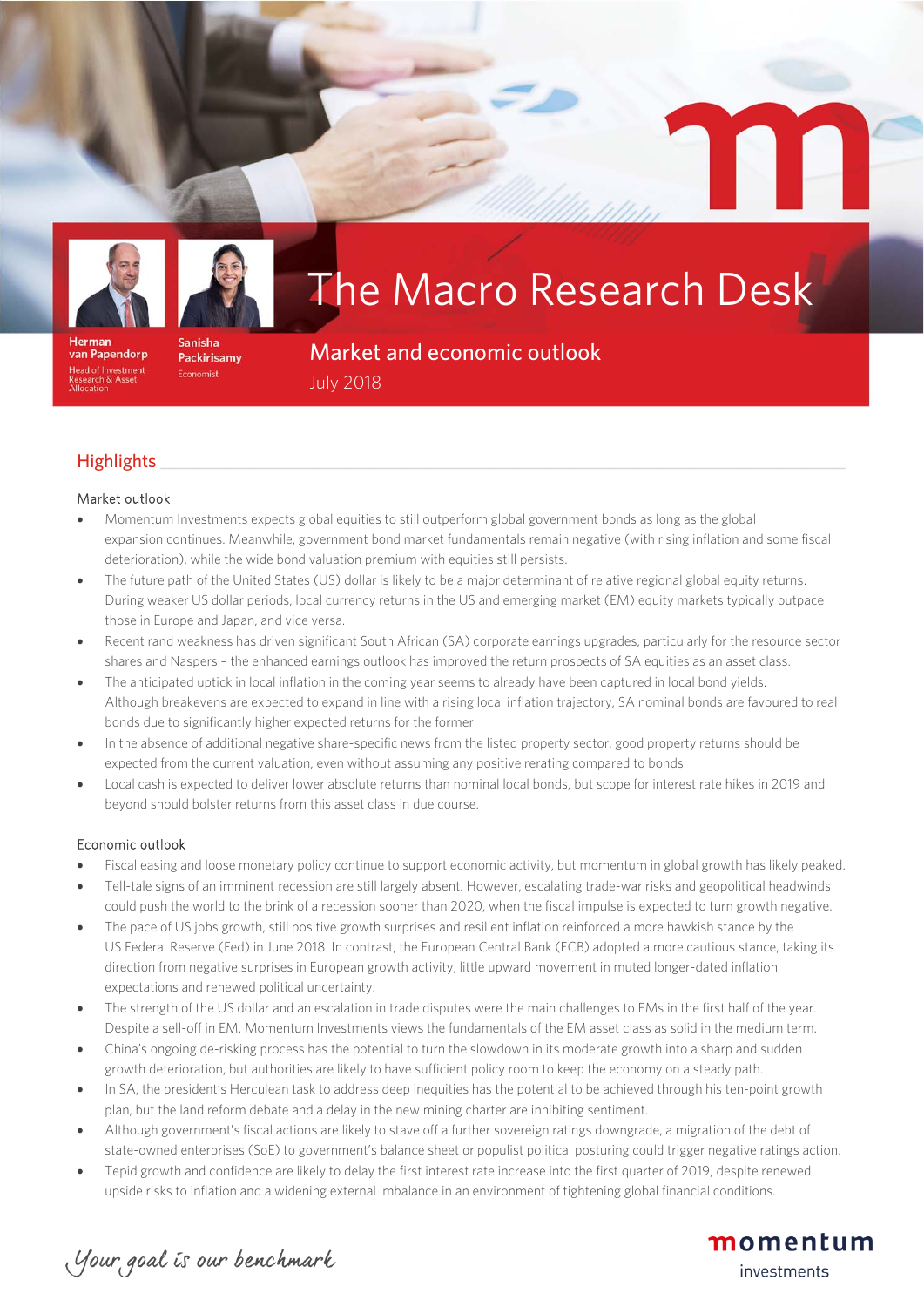### Global equities to outperform government bonds as long as the global expansion continues

A build up of global trade tensions between the US and its major trading partners supported a flight to safety of global financial flows to the US dollar during the second quarter of 2018. Together with a change in market expectations of the future relative trends in US and European monetary policies, this culminated in a 5% rise in the value of the greenback against a basket of global currencies in the quarter. With the Fed's preferred inflation measure, core personal consumption expenditure (PCE) inflation, finally reaching the 2% inflation target level in May 2018, financial market participants started discounting a more aggressive US tightening cycle for 2018/2019, while a simultaneous slowdown in European growth and the absence of inflationary pressures in the region motivated the ECB to indicate a more dovish pace of monetary tightening, in terms of quantitative easing (QE) tapering and a postponement of the eventual interest-rate-hiking cycle to the latter part of 2019.

As a result, the strong greenback eroded the US dollar-denominated returns from non-US global asset classes during the past quarter, with global equities outperforming global bonds and cash. The main casualties from this risk-off environment were EM investments, including currencies, debt and equities, with developed market (DM) equity returns, hence, strongly outperforming EM equities in the quarter. The SA rand fell by almost 14% in the quarter, akin to the Brazilian real and Turkish lira. It should thus be no surprise that rand-hedge investments provided the best returns among local asset classes in SA during the second quarter of 2018 (see chart 1), with commodity exchange-traded fund returns the highest, while SA equities and cash still provided positive returns. In contrast, SA real and nominal bonds, as well as listed property, registered negative returns in the quarter.



Chart 1: SA asset class returns in Q2 2018 (indexed)

*Source: IRESS, Momentum Investments*

Although lower global equity returns and rising volatility are typical for late-bull cycle phases of the global business cycle, when policy tightens and the yield curve flattens during the transition from a 'goldilocks' period for equities (strong growth and low inflation) to a reflation period (strong growth and rising inflation), Momentum Investments expects global equities to still outperform global government bonds as long as global expansion continues. With the leading indicators of an imminent US recession still absent and only pointing to a rising likelihood for US recession by 2020, historical precedent would see global equities still doing well into 2019. In addition, government bond market fundamentals remain negative (with rising inflation and some fiscal deterioration), while the wide bond valuation premium with equities still persists.

The future path of the US dollar is likely to be a major determining factor for relative regional global equity returns. During weaker US dollar periods, local currency returns in the US and EM equity markets typically outpace those in Europe and Japan, and vice versa. EM fundamentals are better than during the 2013 US Taper Tantrum (with higher real policy rates and smaller current account deficits), while strong EM growth in the absence of a global trade war should be supportive for equities.

Recent rand weakness has driven significant SA corporate earnings upgrades, particularly for the resource sector shares and Naspers. While the enhanced earnings outlook has improved the return prospects of SA equities as an asset class, valuations are only more attractive once the Naspers effect is accounted for. Notwithstanding a meaningfully positive real yield available to international investors in the SA bond market, a disproportionate outflow from SA bonds was observed during the EM bond market sell-off in the second quarter of 2018. This proves SA is still seen as a liquid EM proxy for global investors. With SA ex-ante real bond yields trading around 90 basis points (bps) above their average recorded during the inflation targeting period and the SA/US yield spread premium around 70 bps higher than its average for the same period, the anticipated uptick in local inflation in the coming year seems to already have been captured in local bond yields. Although breakevens are expected to expand in line with a rising local inflation trajectory, SA nominal bonds are favoured to real bonds, due to significantly higher expected returns for the former.

After the big Resilient-driven property sector sell-off in the early parts of 2018, the SA listed property sector is trading at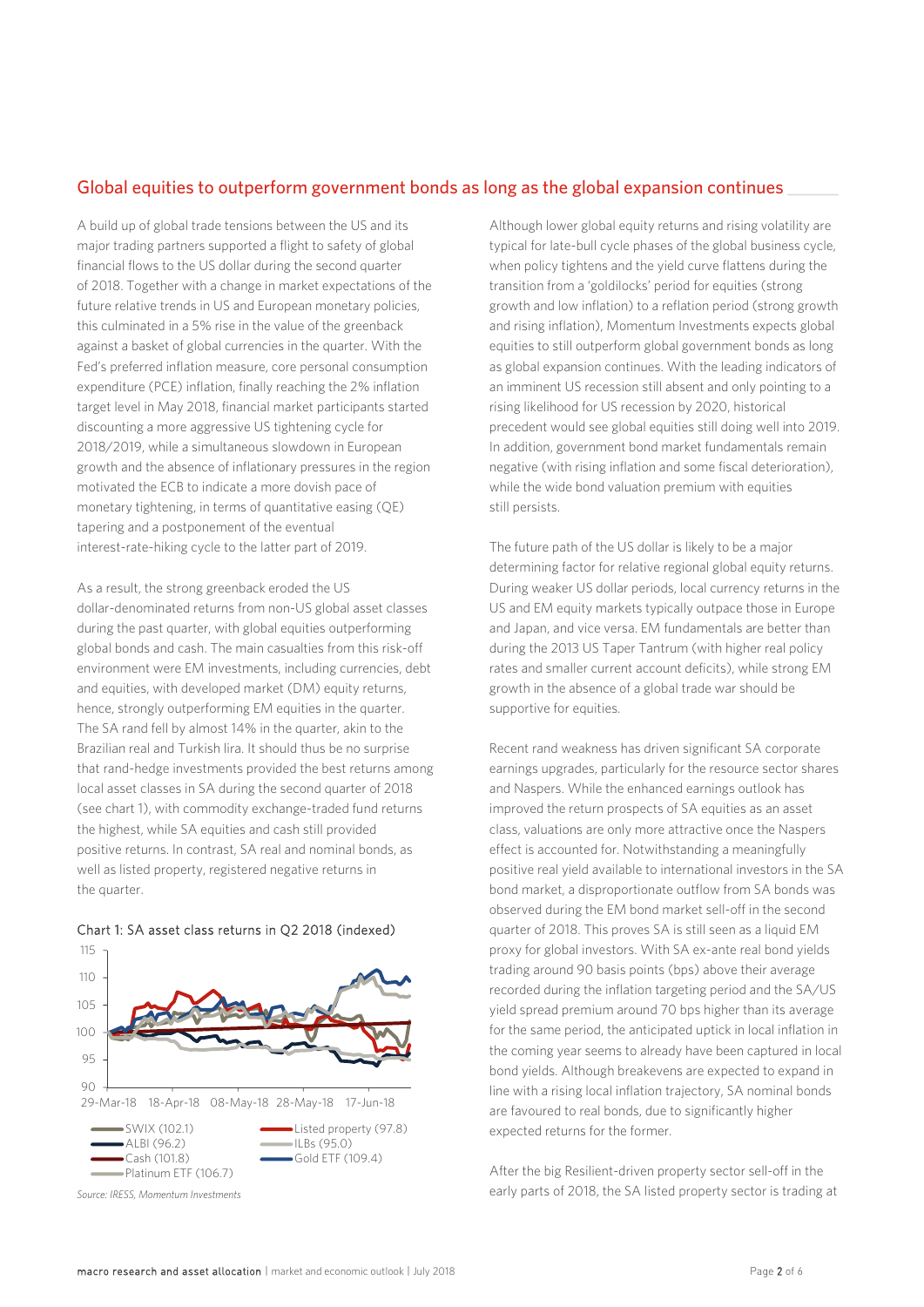its cheapest relative rating to local bonds in five years, with its relative rating cheaper than the 10-year average and in line with the 15-year average. In the absence of additional negative share-specific news from the sector, good property returns should be expected from the current valuation, even without

assuming any positive rerating compared to bonds. Local cash is expected to deliver lower absolute returns than nominal local bonds, but scope for interest rate hikes in 2019 and beyond should bolster returns from this asset class in due course.

#### Global recession talks are premature, but trade wars are a risk

Although activity in the global economy remains robust, momentum has likely peaked. Elevated international oil prices have tapered strong consumption growth, while a moderation in business sentiment, a fading boost from a recovery in commodity prices and a further tightening in financial conditions have softened growth in global capital expenditure. Nevertheless, fiscal easing and loose monetary policy in a number of economies continue to support economic activity. More than 80% of the Organisation for Economic Co-operation and Development (OECD) countries have undertaken fiscal easing in the first half of 2018. This is expected to decrease to around 30% of countries in 2019, before the fiscal impulse turns growth negative in 2020, raising the chances of a global economic downturn.

At 108 months, the upswing in the US ranks as the second-longest in post-war history. However, generous business and consumer tax cuts and an expected infusion of additional government spending should continue to support US growth above its potential in 2018 and most of 2019. Tell-tale signs of an imminent recession are still largely absent. The US lead indicator is still on the rise, while the US yield curve (the spread between the short-term borrowing rate set by the Fed and interest rates on longer-term Treasury notes) remains positive, despite dipping to its lowest point since the 2008 global financial crisis. The National Bureau of Economic Research (NBER) translated the gap into a reasonably low 11% chance of a recession transpiring in the next nine months (see chart 2).

#### Chart 2: The probability of a US recession before March 2019 remains low



*Source: NBER, Momentum Investments*

Escalating trade war risks, geopolitical headwinds and political vulnerabilities could nevertheless push the world to the brink of a recession sooner. The OECD claims a negative shock to trade would inflict more pain on the global economy today than in the past. The trade share of global gross domestic product (GDP) accounted for only 15% of GDP in 1990, but has since doubled to 30%. Since peaking at a seven-year high in January 2018, world trade momentum, as published by the Dutch Bureau for Economic Policy Analysis, slowed in April 2018 to its weakest level since 2015, in line with a doubling of the number of newly implemented trade-restrictive measures in the previous six-month period.

US President Donald Trump recently widened the rift with America's closest allies by imposing tariffs on steel and aluminium from Canada, Mexico and the European Union, which have hit back with retaliatory tariffs on farm goods, food and metals. While the direct macroeconomic effect of the existing measures, including those imposed on China, will likely be small, Goldman Sachs suggests more draconian tariff measures, under a multilateral trade-war scenario, would knock 0.4% off from global growth. Secondary effects from injured confidence and possibly tighter monetary policy, to counter a rise in inflation, could further hurt global growth in this setting. Though China does not import as much from the US economy, Deutsche Bank highlights a number of alternative ways in which China could retaliate. These include raising tariff rates to 25%, restricting US firms' sales in China (through local subsidiaries), allowing the renminbi to depreciate or selling a portion of its US Treasury holdings.

Though Momentum Investments has not factored in a multi-lateral trade war into its forecasts, the company acknowledges the World Bank's warning of mounting trade protectionist sentiment and the possibility of disorderly volatility of financial markets.

With politics taking a more central role in influencing the outlook for global trade and output, the shift away from ultra-accommodative monetary policy towards more normalised interest rates may be met with higher levels of volatility and could raise the risk of short-circuiting the economic recovery, particularly in the absence of higher levels of productivity and far-reaching structural reforms.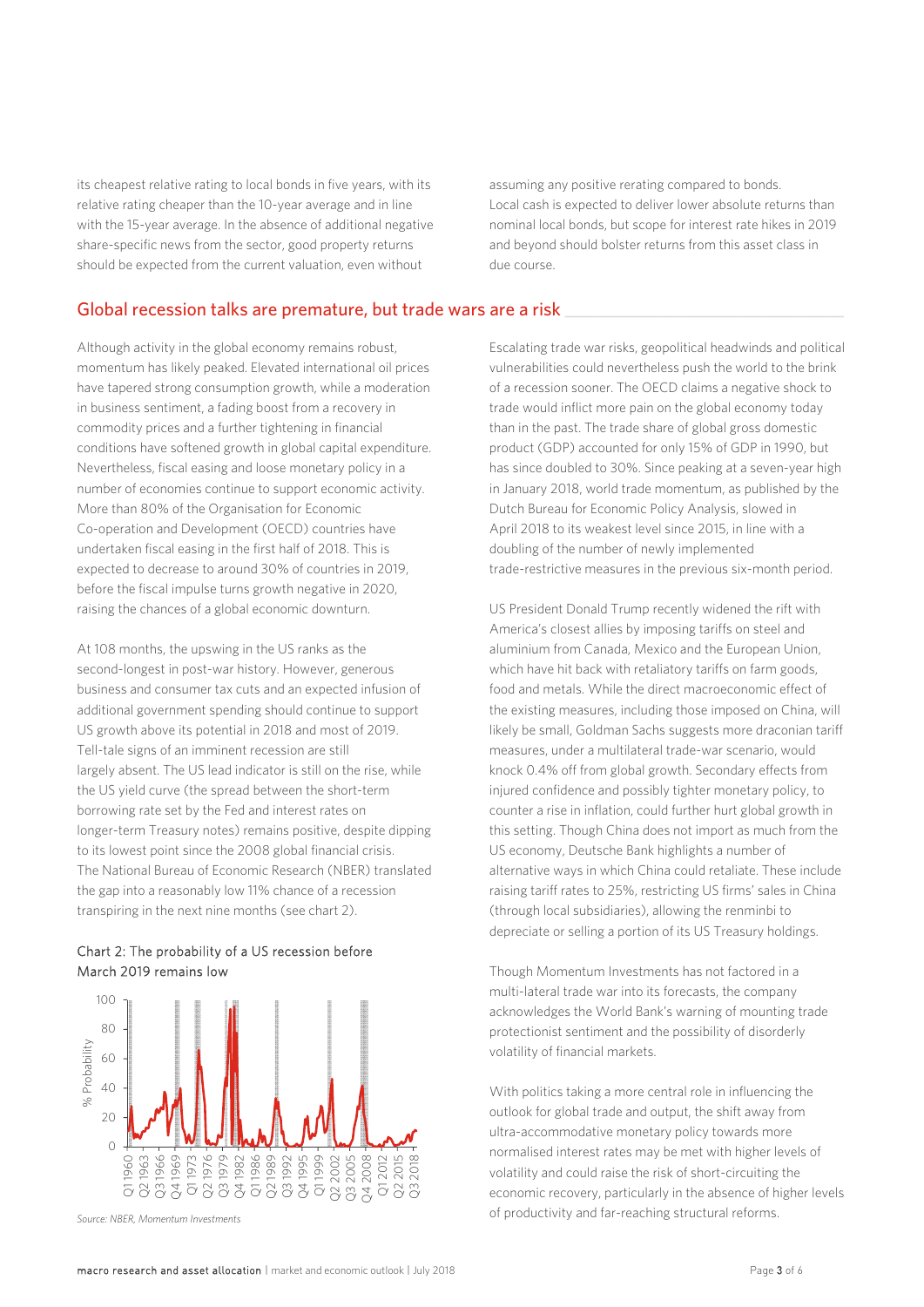Raising interest rates too slowly could similarly prove problematic, given that reducing interest rates remains the main recession-fighting tool. As such, global central banks may need to raise interest rates to a sufficiently high level before the next economic downturn, so the subsequent interest-rate-cutting cycle can provide a meaningful boost to the economy.

Increasingly, there are signs of inflation beginning to stir in key DM economies. Steep energy costs have pushed inflation outcomes higher, while labour market shortages in the US, Germany and Japan have ignited wage growth, urging core measures of inflation (excluding the effect of food and fuel prices) higher. Moreover, large fiscal expansion programmes have contributed to rising inflation, particular in economies, which are experiencing extended expansions.

Although economic activity slowed across DMs in the first quarter of the year, the pace of US jobs growth, still-positive growth surprises and resilient inflation prints reinforced a more hawkish stance by the Fed at its June 2018 interest-rate-setting meeting. In contrast, the ECB adopted a more cautious stance, taking its direction from negative surprises in activity in European growth, little upward movement in muted longer-dated inflation expectations and renewed political uncertainty. Ongoing disagreement in Germany over the treatment of asylum seekers, a rising risk of a snap election in Spain (due to a lack of a solid majority supporting the new socialist leader), the exit of two high-profile pro-Brexit ministers from United Kingdom (UK) Prime Minister Theresa May's parliament and a populist coalition's ascent to power in Italy have all contributed to a higher level of policy uncertainty in Europe relative to the US. Differentials between the US and Eurozone based on growth, monetary policy and political risk have kept the dollar strong against the euro, despite US dollar sentiment indicators flashing overbought signals and the dollar's overvaluation in real effective trade-weighted terms.

US dollar strength and an escalation in trade disputes were the main challenges to EMs in the first half of the year.

This was reflected in a 10% setback in the JP Morgan EM currency index since the peak in February 2018. In addition, EM equities, from the first week in July 2018, suffered its longest streak of withdrawals since 2016, notwithstanding an improvement in economic fundamentals. Skittish global investors have also lowered their allocation to EM fixed income portfolios for the 11<sup>th</sup> week in a row, as sentiment towards the asset class soured on angst over rising protectionist trends.

Despite a sell-off in EM, Momentum Investments views the fundamentals of the EM asset class as solid in the medium term. EMs are anticipated to grow more than twice as fast as DMs in 2018 and 2019. The Bloomberg July 2018 consensus estimate for DM growth points to a moderation in growth outcomes from 2.4% in 2018 to 2.1% in 2019, while EM growth is expected to improve marginally from 4.9% in 2018 to 5.1% in 2019. Unlike previous episodes of US dollar strength, EM current account deficits are on average narrower, inflation milder, foreign exchange reserves higher and a greater proportion of EMs now operate under a floating exchange rate regime.

China's economy is reasonably stable, but its ongoing de-risking process has the potential to turn its envisioned soft landing (a moderate growth slowdown) into a hard landing (a sharp and sudden growth deterioration). In its April 2018 Global Financial Stability Report press briefing, the International Monetary fund (IMF) welcomed decisive steps by the Chinese regulators to tighten the regulatory environment and focus on financial stability as a top priority. In response to government's deleveraging campaign, growth in total social financing has slowed from a peak of 35% in 2009 to 10% in June 2018, as authorities continued to squeeze off-balance sheet financing. While this has resulted in a collapse in infrastructure growth since the fourth quarter of 2017, growth in fixed asset investment outside of infrastructure remained firm. Moreover, the highest consumer confidence print on record since 1996 should fuel China's need to rebalance growth away from investment and exports to consumption, without incurring a hard landing.

### SA is at the right place, at the wrong time

The SA economy missed out on a generous growth opportunity during the last decade, in which the world was awash with cheap capital. SA's growth diverged more markedly from the rest of the world after reaching a peak in its terms-of-trade (an index measuring the country's export prices relative to its import prices) in 2011. Since 2011, growth

in SA's GDP underperformed the globe by an average 1.8%, and EMs by a greater 3.2%, per year. Despite SA's terms-of-trade recovering from a bottom reached in 2014 to levels higher than the 2011 peak in the final quarter of 2017, weak consumer demand, disappointing private sector fixed investment, a prolonged drought and heightened political uncertainty continued to weigh on growth activity.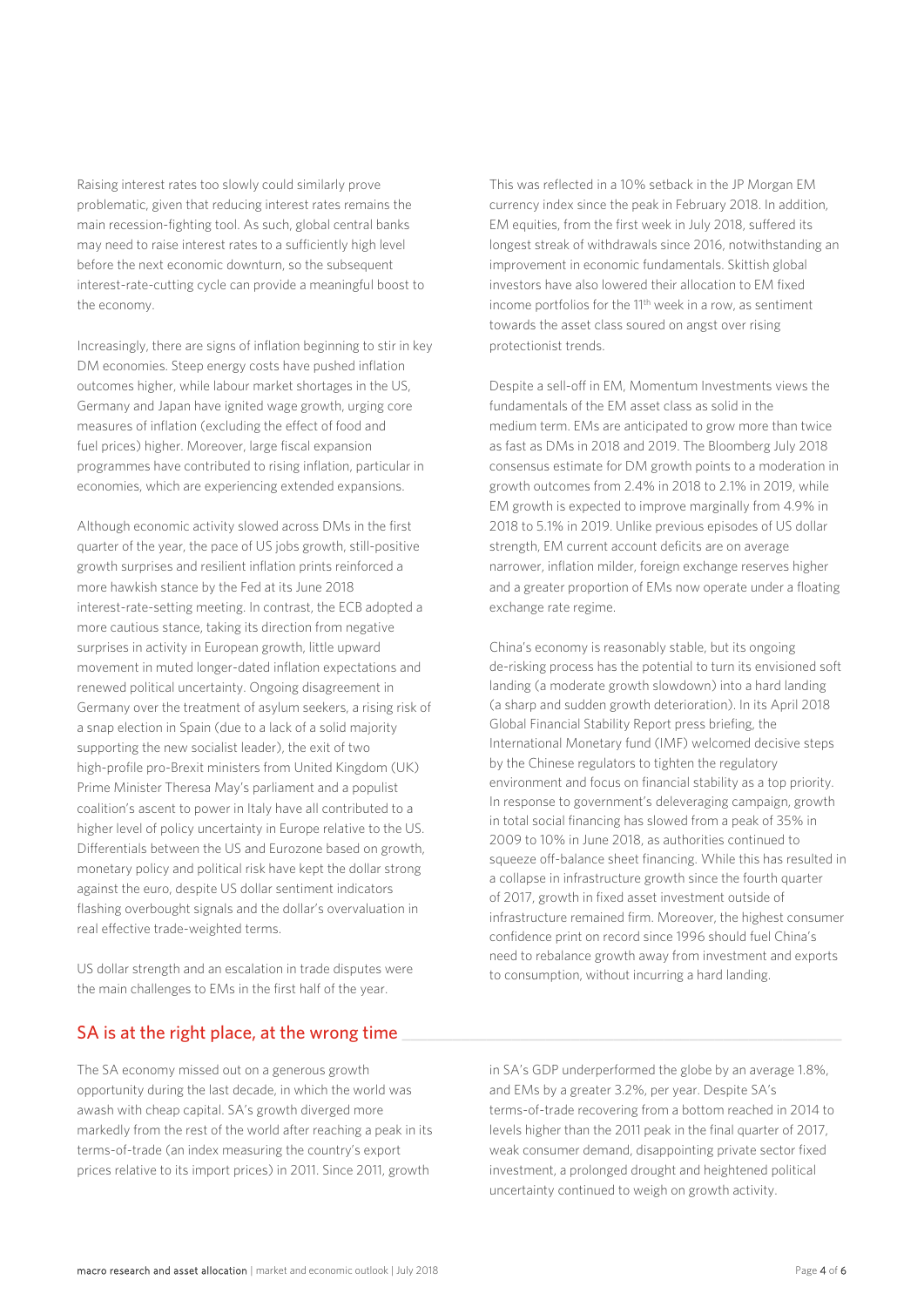SA's political fortunes, however, shifted favourably at the December 2017 African National Congress (ANC) National Elective Conference. The election of a new and well-received leadership caused a positive knee-jerk response in investor, business and consumer sentiment, but confidence levels have since re-adjusted to less euphoric levels. Since succeeding Jacob Zuma, as president in February 2018, Cyril Ramaphosa has increased efforts to convince investors of his unwavering commitment to reverse poor growth outcomes, reduce political uncertainty and address rampant corruption and state capture in the ANC and the state.

In an effort to strengthen the cohesion of the ruling party and bring about organisational renewal, the ANC made 11 changes in the formation of the new national working committee (the party's highest decision-making body) at the start of the year. With a majority of members of the National Worker Committe backing Ramaphosa, this could help alleviate potential stalemates in the wider National Executive Committee, which is more evenly balanced in terms of Ramaphosa and Zuma supporters. In his first 100 days in the presidency, Ramaphosa also appointed a strong, independent economic adviser and announced two summits, on jobs and investment, to buffer investor confidence in his ability to turn around a moribund economy.

Encouraging changes in the finance, public enterprises, mineral resources and energy portfolios in a wide-sweeping cabinet reshuffle, calling for an inquiry into state capture projects (including the suspension of the SA Revenue Services commissioner and the removal of the head of the SA Police Service Crime Intelligence unit), a re-institution of charges of corruption against the former president and a broad governance clean up at board and senior management level of the country's key SoEs are further evidence of a new trajectory in SA.

Ramaphosa's Herculean task to address SA's deep inequities has the potential to be achieved through his ten-point growth plan (focusing on creating jobs, lifting growth through increasing investment, accelerating transfer of ownership and control over the economy to black citizens, widening economic participation, ensuring economic sovereignty through avoiding an unsustainable debt trap, improving access to quality education, expanding manufacturing capacity, boosting spend on critical infrastructure, restoring SoEs as drivers of growth and social development as well as confronting corruption), but the land reform and policy

restitution discourse underway and a delay in the finalisation and implementation of the new mining charter are hindering the president's attempts to uphold positive sentiment.

A more stable political environment, domestically, could regrettably be overshadowed by bigger factors trending in the global economy. The world is fast approaching the point at which net global liquidity additions will be turning negative. EMs will soon be forced to adjust to a withdrawal of liquidity and increasing global interest rates. Alongside tighter financial conditions, the effect of the fourth industrial revolution on lower-skilled workers, a surge in popularism and growing anti-globalisation sentiment could limit the risk appetite global investors have for EMs and for a continuation in the carry trade (borrowing at lower rates in DMs and investing in EM currencies with a higher interest rate).

SA's economy is expected to expand by 1.7% in 2018 and 2.1% in 2019 against a positively changed political environment supporting increased business and consumer confidence, but for growth to strengthen in the longer term, the OECD advises SA to improve education access and quality, reduce energy costs, develop transport infrastructure, deepen region integration, enforce sanctions for breaches of the Public Financial Management Act, reduce regulatory red tape and develop apprenticeship and internship programmes to increase youth employment. A higher medium-term growth trajectory, tax reforms and expenditure cuts have created space for more investment in higher education, while still allowing for fiscal consolidation in the medium term. Although still higher than the average BB-median-rated country, SA debt levels are expected to stabilise against GDP in the medium term. The three major credit rating agencies have acknowledged the country's fiscal efforts, but warn a fiscal deterioration (through higher expenditure or lower growth), a migration of SoE debt to government's balance sheet or populist political posturing (which interrupts policy making) could trigger negative ratings action.

SA inflation is expected to climb from its April 2018 low, but is still seen to remain within the target band in the medium term. With rand and oil prices posing significant upside threats and inflation expectations still a way from the midpoint of the target band, the next move in interest rates is likely higher. While tepid growth and confidence are likely to delay the first interest rate increase into the first quarter of 2019, heated trade war rhetoric, tightening global financial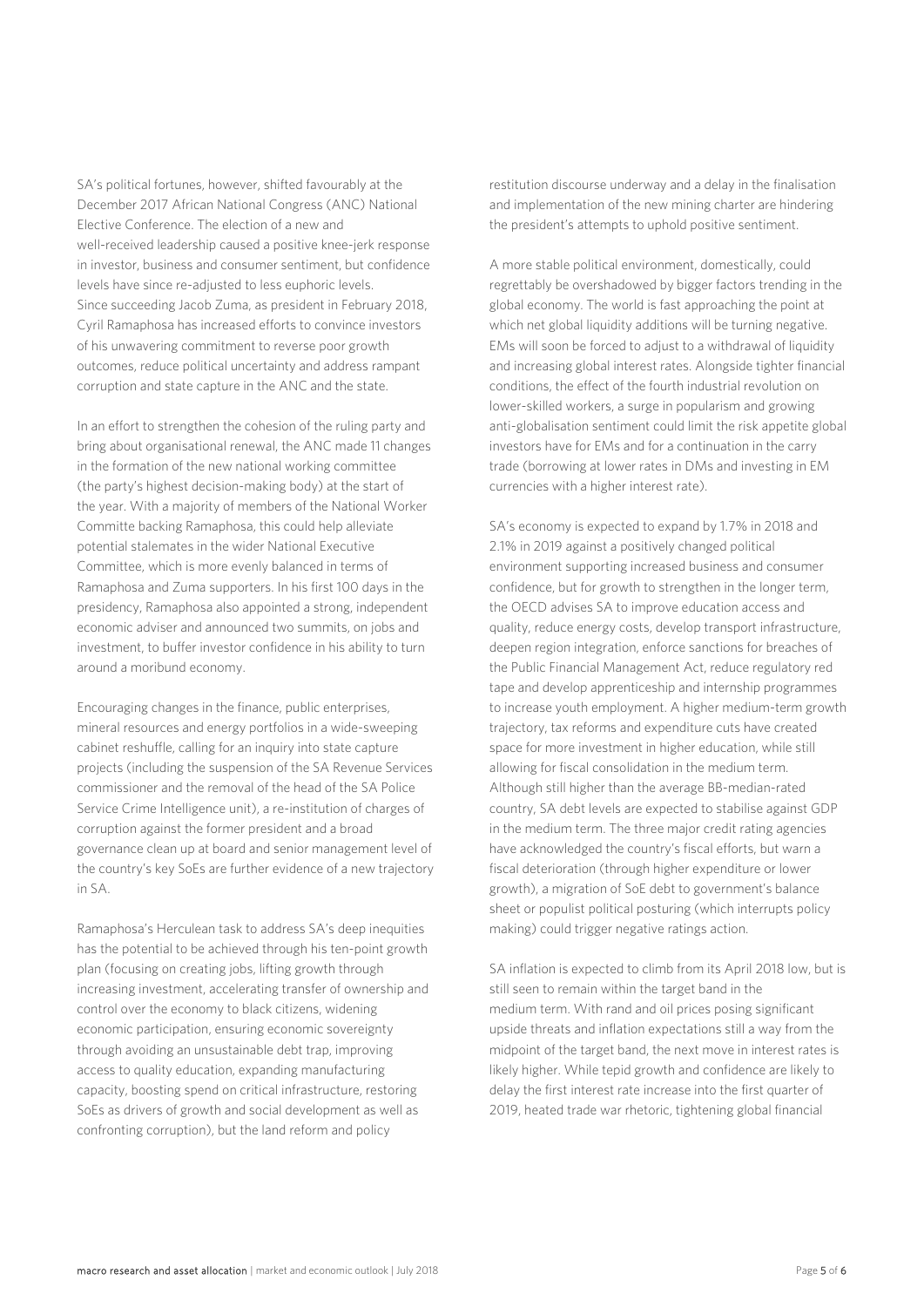conditions and a widening external imbalance have raised the importance of maintaining a healthy real interest profile (see chart 3).





*Source: Bloomberg, Momentum Investments*